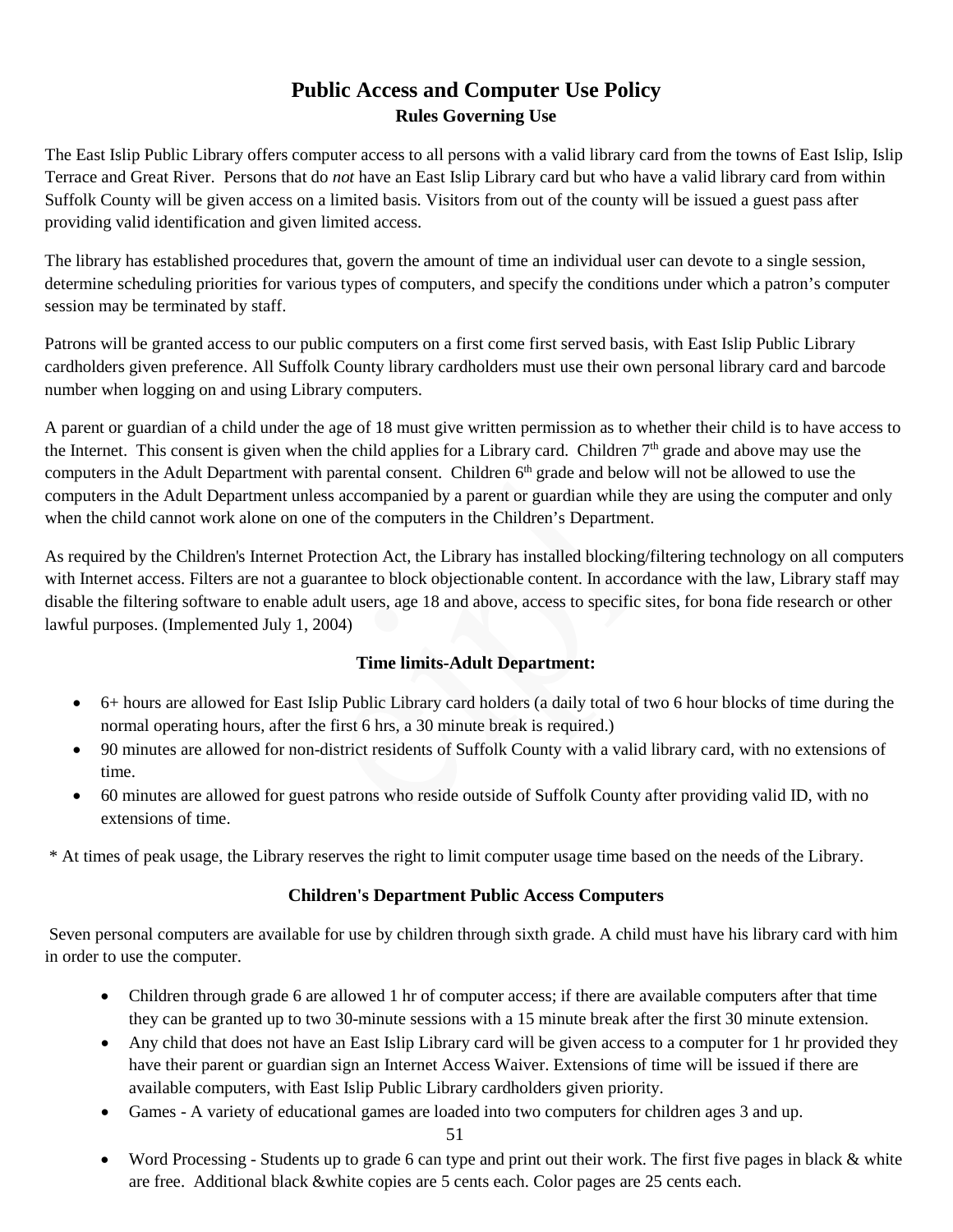- Library based free Internet access- Any child under the age of 18, with signed parental consent, may go online. Parents of youth below  $6<sup>th</sup>$  grade should speak with the children's librarian for access. Any child  $7<sup>th</sup>$  grade and above should use the computers in the Adult/Young Adult area.
- Early Literacy Stations there are two computers featuring games suitable for preschoolers that are located in the play area of the Children's Room.

#### **Wireless access**:

The East Islip Public Library provides wireless access to the Internet for users who bring their own Internet-accessible devices to the library. Wireless users must adhere to the guidelines in the Library policies and may be affected by the Library's filtering system. Due to the wide range of laptop and wireless hardware, library staff will only be able to give limited assistance to users; users are expected to know how to configure their equipment in order to use the network.

### **Printing, Storing and Computer-Use Rules**

- Use of the Internet is governed by the Library's *Internet Policy,* and the *Public Access and Computer Use Policy*.
- The user is responsible for all pages printed. Printing Internet pages can be unreliable and unpredictable. The result may not be as the user expects. Users are encouraged to use "Print Preview" and/or to copy and paste into a Word document to minimize printing costs.
- There is no charge for computer use; however, the library charges  $\varphi$ 10 per page for black & white printing and  $\varphi$ 25 cents per page for color printing.
- All work or downloads must be saved to a flash drive or other removable/portable storage device. Flash drives can be purchased at the desk if needed.
- The Library determines the levels and types of Internet services available, including which browser software versions and plug-ins that are available.
- The Library is not responsible for any computer viruses, damage to removable drives, or loss of data from using the Library's computers.
- All Library computer equipment and software must be used as installed. Users are not permitted to delete, add to, copy or modify the installed hardware or software.
- Users may not install or download any software.
- Users may not distribute unsolicited advertising.
- Users may not use the Library's computers to invade the privacy of others or make unauthorized entry into another computer or network.
- Users may not disrupt or interfere with other computers or network users, services, or equipment.
- Users must respect the legal protections of data and software provided by the copyright and license law.
- Users may not use any library workstation for any illegal or criminal purpose.
- Abuse or misuse of equipment, software or policies will be grounds for revocation of privileges.

### **Compliance**

The Library expects Internet users to comply with the terms of the library's *Public Access and Computer Use Policy, Internet Policy* and the *Patron Behavior Policy*, as well as the policies of the Library's Internet Service Provider, and all applicable federal, state and local laws, including but not limited to criminal, copyright, privacy, defamation and obscenity laws.

52

Library users must comply with the rules against criminal and illegal acts, including, but not limited to, viewing obscenity (as defined in N.Y. Penal Law 245.11: NY Code-Section 245.11: Public display of offensive sexual material).